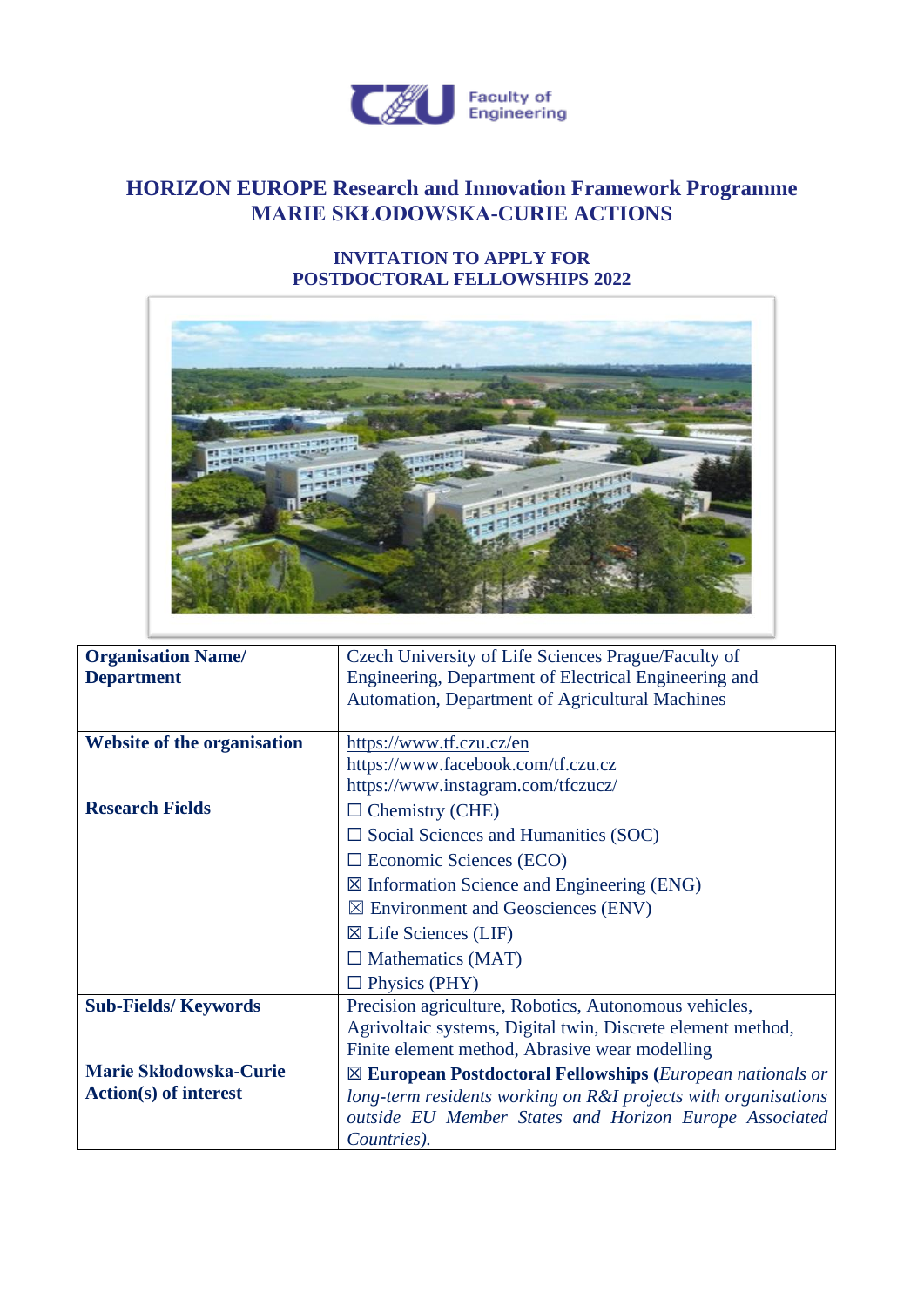

| <b>Short Description of the</b><br><b>Organisation/Department</b> | <b>Duration</b> : $24-36$ months (12-24 months outgoing phase in a non-<br>associated Third Country (TC) $&$ 12 months mandatory return<br>phase to a host<br>organisation in Europe).<br>⊠ Global Postdoctoral Fellowships (researchers of any<br>nationality working on R&I projects by either coming to Europe<br>from any country in the world or moving within Europe).<br><b>Duration:</b> 12-24 months<br><b>DESCRIPTION OF THE ORGANISATION/</b><br><b>DEPARTMENTS:</b>                                                                                                                                                                       |
|-------------------------------------------------------------------|-------------------------------------------------------------------------------------------------------------------------------------------------------------------------------------------------------------------------------------------------------------------------------------------------------------------------------------------------------------------------------------------------------------------------------------------------------------------------------------------------------------------------------------------------------------------------------------------------------------------------------------------------------|
|                                                                   | <b>EXPERTISE:</b><br>Our team of experts has comprehensive experience in smart<br>solutions for the use of new technologies in the agri-food sector<br>and its digitalization, precision agriculture and development,<br>such as monitoring, collecting and analyzing data, design and<br>construction of agricultural drones and robots, including digital<br>twins, machinery and soil processing simulation via FEM and<br>DEM, live parameters monitoring, laboratory and<br>computational results evaluation and also development of                                                                                                             |
|                                                                   | agrivoltaic systems.<br><b>RESEARCH TEAM COMPOSITION:</b><br>The research team consists of professor, associate professors,<br>assistant professors, Ph.D. students:<br>v prof. František Kumhála (ORCID 0000-0002-7782-<br>6033)<br>√ Assoc. prof. Jitka Kumhálová, (ORCID 0000-0002-0867-<br>411X);<br>Assoc. prof. Rostislav Chotěborský (ORCID 0000-0002-<br>8694-4453);<br>Assoc. prof. Miloslav Linda (ORCID 0000-0003-2753-<br>$4144$ ;<br>Assoc. prof. Monika Hromasová (ORCID 0000-0001-<br>5849-1955);<br>Assist. prof. Egidijus Katinas (ORCID 0000-0002-1908-<br>✓<br>$4465$ ;<br>✓ PhD students: Ing. Jiři Kuře, Ing. Barbora Černilová. |
|                                                                   | <b>STRENGTHS AND SCIENTIFIC ACHIEVEMENTS:</b><br><b>Important publications:</b><br>1. Katinas, Egidijus; Choteborsky, Rostislav; Linda, Miloslav;<br>Kure, Jiri.<br>Sensitivity analysis of the influence of particle dynamic<br>friction, rolling resistance and volume/shear work ratio on<br>wear loss and friction force using DEM model of dry sand<br>rubber wheel test // Tribology                                                                                                                                                                                                                                                            |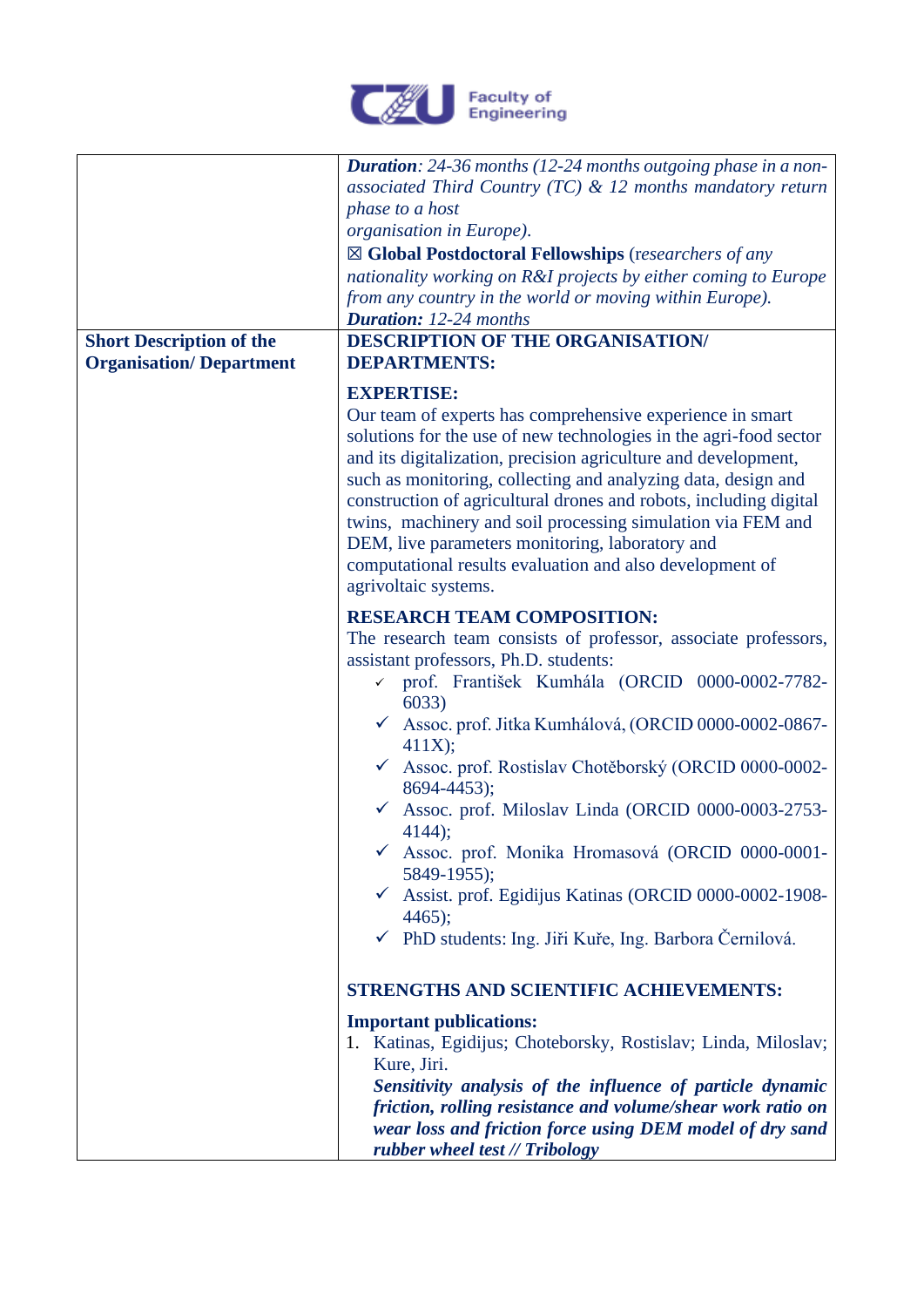

|    | International ISSN 0301-679X, 2021, vol. 156, p. 106853.                    |
|----|-----------------------------------------------------------------------------|
|    | DOI.org/10.1016/j.triboint.2021.106853. Science Citation                    |
|    | Index Expanded (Web of Science); ScienceDirect; INSPEC;                     |
|    | CAB Abstracts; Scopus. WOS, IF: 4.872, AIF: 3.44, cat: 1,                   |
|    | av: 1.416, 2020, Q1] [SCOPUS, citescore: 8, snip: 2.061, sjr:               |
|    | 1.401, year: 2020, quartile: Q1];                                           |
|    | 2. Kesner, Adam; Choteborsky, Rostislav; Linda, Miloslav;                   |
|    | Hromasova, Monika; Katinas, Egidijus; Sutanto, Hadi.                        |
|    | Stress distribution on a soil tillage machine frame segment                 |
|    | with a chisel shank simulated using discrete element and                    |
|    | finite element methods and validate by experiment //                        |
|    | <b>Biosystems engineering.</b>                                              |
|    | <b>ISSN</b><br>1537-5110,<br>209,<br>125-138.<br>vol.<br>p.                 |
|    | $\frac{\text{doi.org}}{10.1016}$ , biosystemseng. 2021.06.012.<br>Science   |
|    | Citation Index Expanded (Web of Science); ScienceDirect;                    |
|    | Scopus. WOS, IF: 4,123, 2020, Q1] [SCOPUS, citescore: 7.2                   |
|    | snip: 2.120, sjr: 0.894, year: 2020, quartile: Q1];                         |
| 3. | Katinas, Egidijus; Choteborsky, Rostislav; Linda, Miloslav;                 |
|    | Jankauskas, Vytenis.                                                        |
|    | Wear modelling of soil ripper tine in sand and sandy clay by                |
|    | discrete element method // Biosystems engineering. San                      |
|    | Diego: Academic Press Inc Elsevier Science.                                 |
|    | <b>ISSN</b><br>$1537 - 5110$ ,<br>2019, vol.<br>188, p.<br>305-319.         |
|    | DOI:10.1016/j.biosystemseng.2019.10.022. Science Citation                   |
|    | Index Expanded (Web of Science); ScienceDirect; Scopus.                     |
|    | WOS, IF: 3.215, AIF: 3.471, cat: 2, av: 1.326, 2019, Q1]                    |
|    | [SCOPUS, citescore: 6.4, snip: 1.97, sjr: 0.857, year: 2019,                |
|    | quartile: Q1] [ai: 0.354, iai: 0.354, na: 4, nia :2, nip: 1, pai:           |
|    | 1.01, piai: 1.01, al: 1.071];                                               |
| 4. | Jankauskas, Vytenis; Katinas, Egidijus; Laskauskas, Artūras;                |
|    | Antonov, Maksim; Varanauskas, Valentinas; Gedzevičius,                      |
|    | Irmantas; Aleknevičienė, Vilija.                                            |
|    | Effect of electrode covering composition<br><i>the</i><br>$\boldsymbol{on}$ |
|    | microstructure, wear, and economic feasibility of Fe-C-Cr                   |
|    | manual arc-welded hardfacings // Coatings. Basel: MDPI                      |
|    | AG.                                                                         |
|    | <b>ISSN</b><br>2079-6412, 2020, vol. 10, iss. 3, p.<br>$1-19.$              |
|    | DOI:10.3390/coatings10030294. Science Citation Index                        |
|    | Expanded (Web of Science); Current Contents Engineering                     |
|    | (Computing & Technology). WOS, IF: 2.881, AIF: 5.286,                       |
|    | cat: 3, av: 0.514, year: 2020, quartile: Q2] [SCOPUS,                       |
|    | citescore: 3, snip: 0.998, sjr: 0.484, 2020, Q2. [ai: 0, iai: 0, na:        |
|    | 7, nia :3, nip: 2, pai: 0, piai: 0, al: 1.357];                             |
| 5. | Rataj, Vladimír; Kumhálová, Jitka; Macák, Miroslav; Barát,                  |
|    | Marek; Galambošová, Jana; Chyba, Jan; Kumhála, František.                   |
|    | Long-Term Monitoring of Different Field Traffic                             |
|    | <b>Management Practices in Cereals Production with Support</b>              |
|    | of Satellite Images and Yield Data in Context of Climate                    |
|    |                                                                             |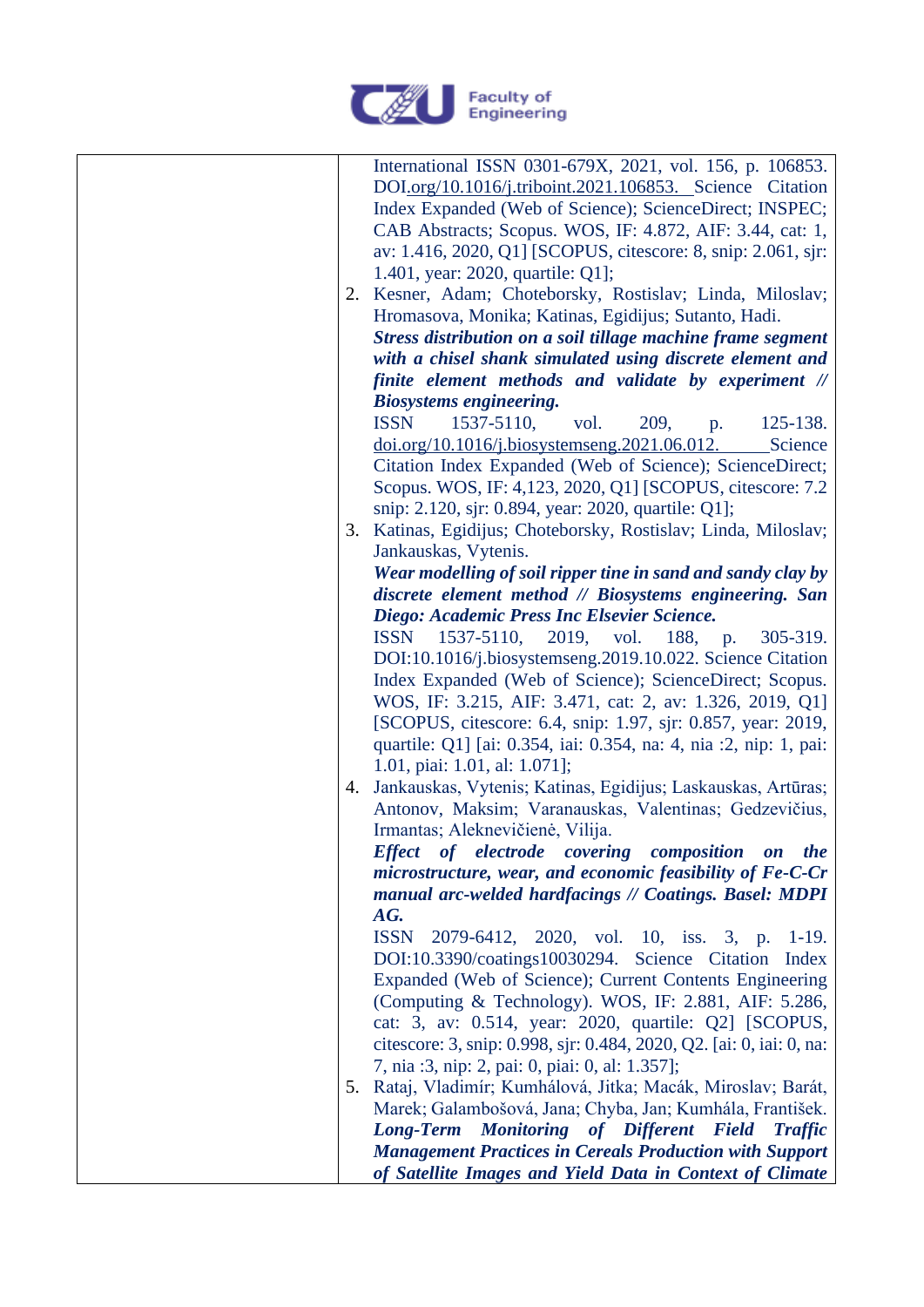

|                                    | <b>Change // Agronomy, 2022, ISSN: 2073-4395, vol. 12, iss. 1,</b><br>article number 128. |
|------------------------------------|-------------------------------------------------------------------------------------------|
|                                    | 6. LEV, J. – KŘEPČÍK, V. – ŠARAUSKIS, E. – KUMHÁLA,                                       |
|                                    |                                                                                           |
|                                    | F. Electrical Capacitance Characteristics of Wood Chips at                                |
|                                    | Low Frequency Ranges: A Cheap Tool for Quality                                            |
|                                    | Assessment. SENSORS, 2021, ISSN: 1424-8220.                                               |
|                                    | 7. KADEŘÁBEK, J. – SHAPOVAL, V. – MATĚJKA, P. –                                           |
|                                    | KROULÍK, M. – KUMHÁLA, F. Comparison of Four RTK                                          |
|                                    | <b>Receivers Operating in the Static and Dynamic Modes</b>                                |
|                                    | <b>Using Measurement Robotic Arm. SENSORS, 2021, ISSN:</b>                                |
|                                    | 1424-8220                                                                                 |
|                                    | Tůma, Lukáš; Kumhálová, Jitka; Kumhála, František; Krepl,<br>8.                           |
|                                    | The noise-reduction potential of Radar<br>Vladimír.                                       |
|                                    | Vegetation Index for crop management in the czech                                         |
|                                    | Republic // Precision Agriculture 2022, ISSN: 1385-                                       |
|                                    | 2256.vol. 23, iss. 2, pp. 450-469. WOS IF: 5.385 (D10), AIF                               |
|                                    | 0,851(Q1)                                                                                 |
|                                    | <b>Patent:</b>                                                                            |
|                                    | $\checkmark$ Capacitance transducer of particulate<br>material                            |
|                                    | permeability with compensation of temperature -                                           |
|                                    | Kumhála František, Kavka Miroslav, Prošek Václav                                          |
|                                    | <b>IMPORTANT INFRASTRUCTURE:</b>                                                          |
|                                    | Server 72 cores, 3 TB RAM for FEM, Server 2 x GPU                                         |
|                                    | P100 for DEM, PC with V100 32 GB RAM for DEM.                                             |
|                                    | Software Ansys multiphysics (mechanics and fluent) for                                    |
|                                    | FEM and Rocky DEM.                                                                        |
|                                    | Daily using CNC machines, CNC laser for plastics and<br>$\checkmark$                      |
|                                    | wood, making mould and vacuum forming, making                                             |
|                                    | carbon fibre and glass fibre parts. Development of self-                                  |
|                                    | filament for 3D printing.                                                                 |
|                                    | $\checkmark$ Soil bin for testing newly designed soil tillage tools,                      |
|                                    | validation of FEM boundary conditions and verification                                    |
|                                    | of digital twins accuracy, length 10 m, width 3 m, depth                                  |
|                                    | 1.5 m, maximum tensile force 30 kN, speed up to 4 m/s.                                    |
|                                    | $\checkmark$ Computer laboratory equipped with software (ArcGIS,                          |
|                                    |                                                                                           |
|                                    | QGIS, SNAP, ENVI, SMS, Pix4D) for spatial data and                                        |
|                                    | image analysis with appropriate hardware.                                                 |
|                                    | Multicopters and fixed wings (eBee X) to retrieve data for                                |
|                                    | precision agriculture forestry purposis.                                                  |
|                                    | $\checkmark$ Multispectral and thermal cameras.                                           |
|                                    | $\checkmark$ Functional prototypes of agricultural and forestry drones                    |
|                                    | developed for special purposes (eg spraying individual                                    |
|                                    | trees), own solutions.                                                                    |
|                                    | Laboratory equipment for rapid analysis of soil granular                                  |
|                                    | composition - optical particle size analyzer HORIBA LA                                    |
|                                    | 960.                                                                                      |
| <b>Previous Projects/ Research</b> | <b>National Scientific Projects:</b>                                                      |
| <b>Experience</b>                  | The digital twin of the agricultural machine                                              |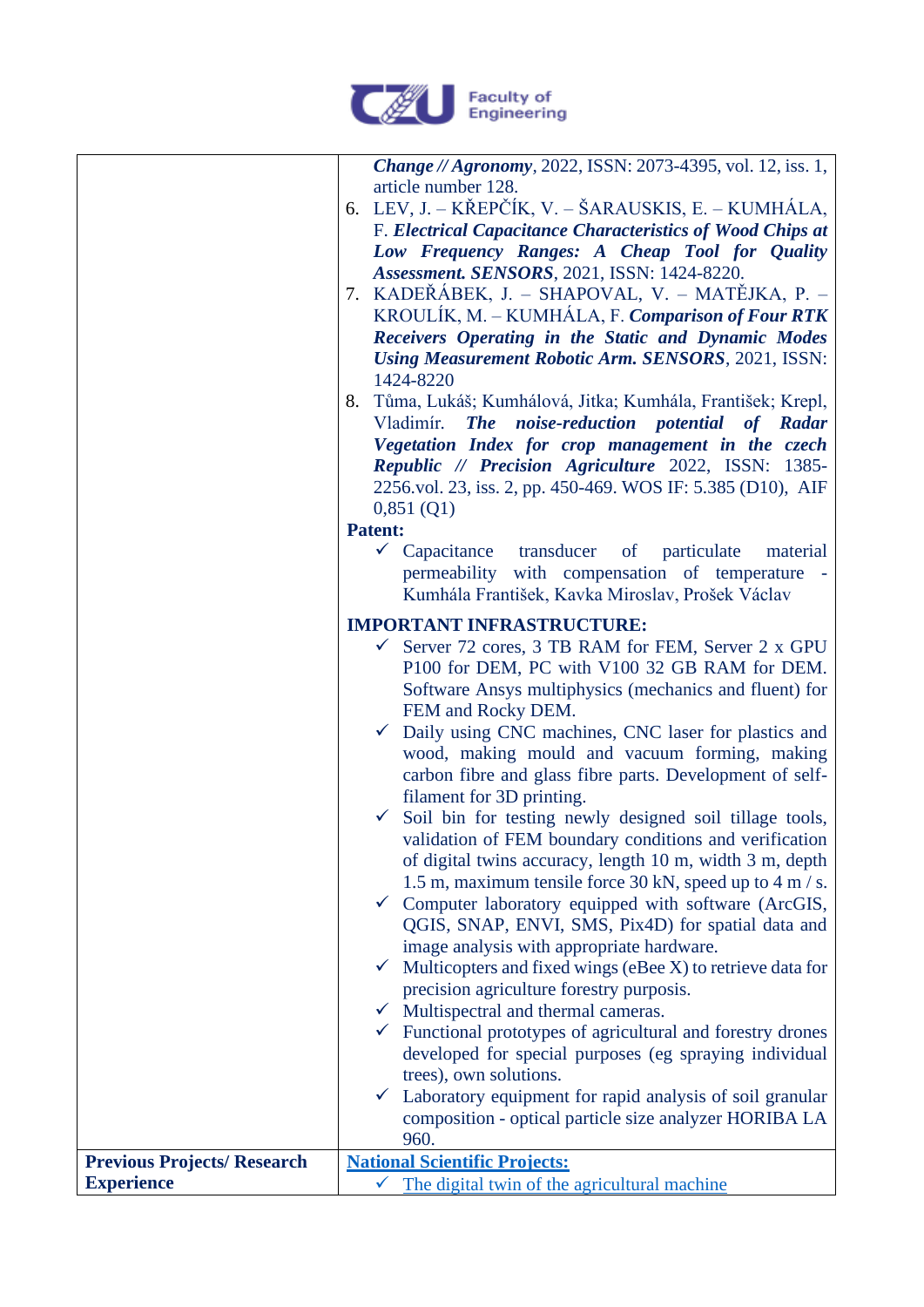

|                              | $\checkmark$ Modularity of agricultural machinery supported by                                                                                                                                                                                                               |
|------------------------------|------------------------------------------------------------------------------------------------------------------------------------------------------------------------------------------------------------------------------------------------------------------------------|
|                              | advanced manufacturing technologies                                                                                                                                                                                                                                          |
|                              | $\sqrt{\phantom{a}$ R&D of working tools of agricultural machinery                                                                                                                                                                                                           |
|                              | $\checkmark$ Research and development of smart farming technologies                                                                                                                                                                                                          |
|                              | for small and medium-sized farms                                                                                                                                                                                                                                             |
|                              | $\checkmark$ Research of the systems for increasing soil tillage energy                                                                                                                                                                                                      |
|                              | efficiency                                                                                                                                                                                                                                                                   |
|                              | $\sqrt{\phantom{a}$ R&D of coconut processing line                                                                                                                                                                                                                           |
|                              | $\checkmark$ Improving the WASH sector in Kampong Chhnang                                                                                                                                                                                                                    |
|                              | Province - Cambodia                                                                                                                                                                                                                                                          |
|                              | <b>International Scientific Projects:</b>                                                                                                                                                                                                                                    |
|                              | $\checkmark$ NICOPA - New and Innovative Courses for Precision                                                                                                                                                                                                               |
|                              | Agriculture                                                                                                                                                                                                                                                                  |
| Thematic areas and a list of | AREA: Precision agriculture, Robotics,<br><b>THEMATIC</b>                                                                                                                                                                                                                    |
| supervisors who are going to | Autonomous vehicles, Agrivoltaic systems, Digital twin, Soil                                                                                                                                                                                                                 |
| participate in preparing a   | processing model, Discrete element method (DEM), Finite                                                                                                                                                                                                                      |
| project proposal with        | element method (FEM), Wear analysis.                                                                                                                                                                                                                                         |
| postdoctoral researchers.    | <b>SUPERVISORS:</b>                                                                                                                                                                                                                                                          |
|                              | prof. Dr. Ing. František Kumhála (FK) and Ing. Egidijus Katinas<br>PhD. (EK)                                                                                                                                                                                                 |
|                              | • Current position:<br>FK: Since 2011 Professor at Czech University of Life Sciences<br>Prague.<br>EK: Since 2021 Asistant professor at Czech University of Life<br>Sciences Prague.                                                                                         |
|                              | <b>Professional profile:</b>                                                                                                                                                                                                                                                 |
|                              | FK:                                                                                                                                                                                                                                                                          |
|                              | $\checkmark$ 46 publications on Web of Science Core Collection<br>$\checkmark$ 21 publications with impact factor<br>$\checkmark$ Chairman of the Department of Agricultural Engineering,<br>Energy and Construction of the Czech Academy of<br><b>Agricultural Sciences</b> |
|                              | EK:                                                                                                                                                                                                                                                                          |
|                              | $\checkmark$ 10 publications with impact factor,<br>$\checkmark$ Master thesis awarded in the field of technology science<br>(2016),                                                                                                                                         |
|                              | $\checkmark$ Scholarship for PhD students for study results from<br>Research Council of Lithuania (2017-2018).                                                                                                                                                               |
|                              | <b>Research experience &amp; Education:</b>                                                                                                                                                                                                                                  |
|                              | FK:                                                                                                                                                                                                                                                                          |
|                              | $\checkmark$ 2014 – present: Chief of Department of Agricultural<br>Machines, Faculty of Engineering, CZU Prague                                                                                                                                                             |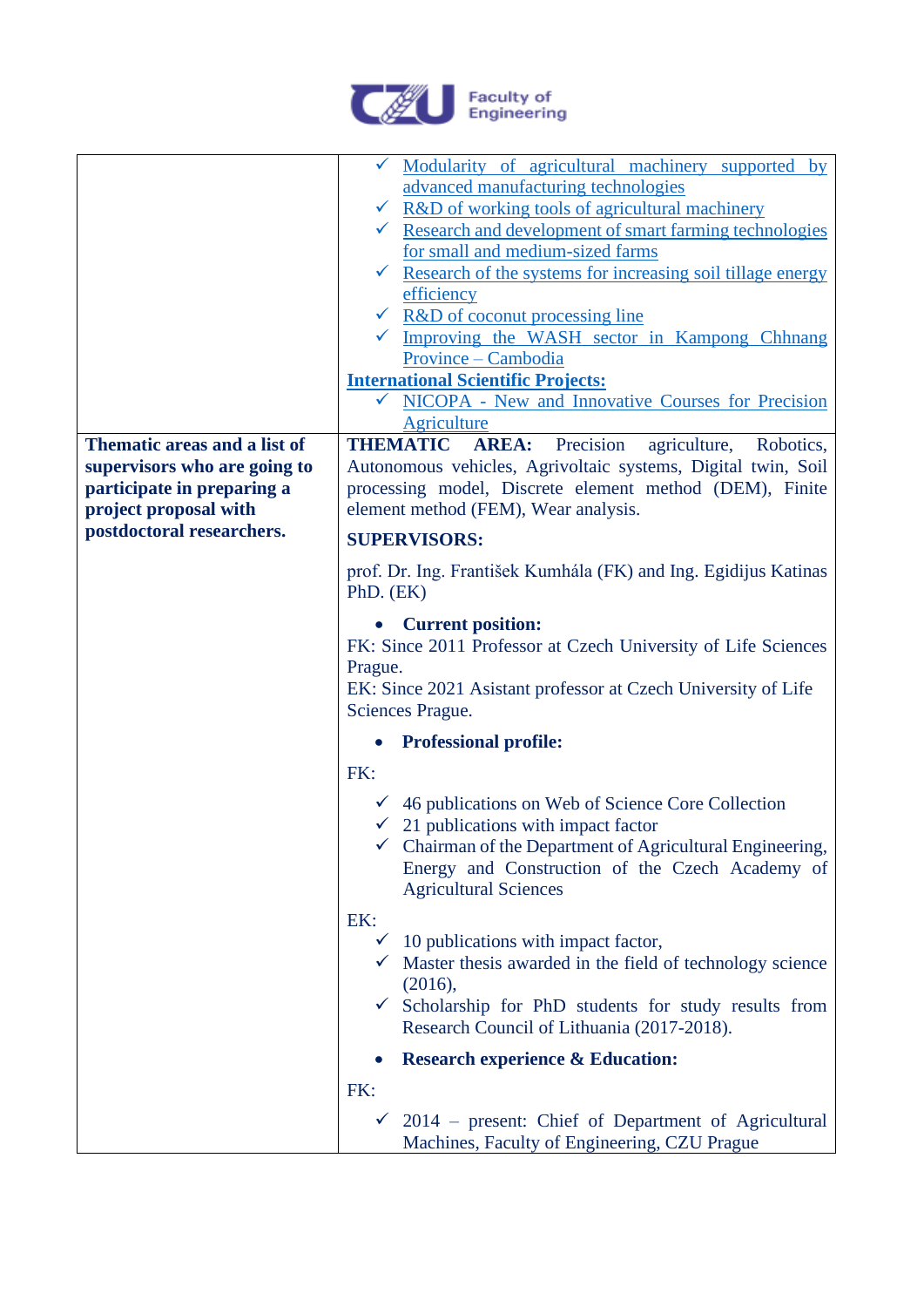

|                                 | $\checkmark$ 2011 – present: Full professor on Department of<br>Agricultural Machines, Faculty of Engineering, CZU<br>Prague<br>$\checkmark$ 2004-2011 Associate professor on Department of<br>Agricultural Machines, Faculty of Engineering, CZU<br>Prague<br>$\checkmark$ Main solver and solver of national and international<br>research projects |
|---------------------------------|-------------------------------------------------------------------------------------------------------------------------------------------------------------------------------------------------------------------------------------------------------------------------------------------------------------------------------------------------------|
|                                 | EK:                                                                                                                                                                                                                                                                                                                                                   |
|                                 | $\checkmark$ Since 2021 Asistant professor at Czech University of                                                                                                                                                                                                                                                                                     |
|                                 | Life Sciences Prague.                                                                                                                                                                                                                                                                                                                                 |
|                                 | $\checkmark$ 2020-2021 Postdoc fellowship at Czech University of<br>Life Sciences Prague;                                                                                                                                                                                                                                                             |
|                                 | $\checkmark$ 2017-2018 junior researcher at Aleksandras Stulginskis                                                                                                                                                                                                                                                                                   |
|                                 | University;                                                                                                                                                                                                                                                                                                                                           |
|                                 | $\checkmark$ 2015-2019 PhD, Vytautas Magnus University;                                                                                                                                                                                                                                                                                               |
|                                 | √ 2013-2015 Master degree, Aleksandras Stulginskis                                                                                                                                                                                                                                                                                                    |
|                                 | University;                                                                                                                                                                                                                                                                                                                                           |
|                                 | $\checkmark$ 2009-2013 Bachelor degree, Aleksandras Stulginskis<br>University.                                                                                                                                                                                                                                                                        |
| <b>Short description of</b>     | Postdoctoral researcher activities will be focused on the                                                                                                                                                                                                                                                                                             |
| <b>Postdoctoral Fellowships</b> | following areas:                                                                                                                                                                                                                                                                                                                                      |
| programme                       |                                                                                                                                                                                                                                                                                                                                                       |
|                                 | $\checkmark$ design and construction of agriculture drones and<br>autonomous vehicles for different tasks,                                                                                                                                                                                                                                            |
|                                 | $\checkmark$ development and production of our own electric drone<br>power units with significantly lower energy consumption                                                                                                                                                                                                                          |
|                                 | $\checkmark$ 3D printing in the construction of agricultural drones,<br>application of rapid prototyping,                                                                                                                                                                                                                                             |
|                                 | application of drones and autonomous vehicles in the<br>program of precision agriculture,                                                                                                                                                                                                                                                             |
|                                 | $\checkmark$ agrivoltaic systems for combined production of<br>photovoltaic power and agricultural crops,                                                                                                                                                                                                                                             |
|                                 | $\checkmark$ FEM and DEM method application in agriculture and soil                                                                                                                                                                                                                                                                                   |
|                                 | processing,<br>$\checkmark$ design and development of soil processing tools,                                                                                                                                                                                                                                                                          |
|                                 | $\checkmark$ real-time data measurement, processing, and analysis<br>during the soil processing,                                                                                                                                                                                                                                                      |
|                                 | $\checkmark$ soil processing, fertilizing and seeding processes<br>simulation and analysis by the DEM,                                                                                                                                                                                                                                                |
|                                 | measurement, evaluation, simulation of soil properties<br>$\checkmark$                                                                                                                                                                                                                                                                                |
|                                 | and their analysis,                                                                                                                                                                                                                                                                                                                                   |
|                                 | simulation of mixing, transportation, processing of<br>✓                                                                                                                                                                                                                                                                                              |
|                                 | granular material used in food, agriculture, chemical                                                                                                                                                                                                                                                                                                 |
|                                 | industries (fruits, vegetables, grains, pills, etc.) can be                                                                                                                                                                                                                                                                                           |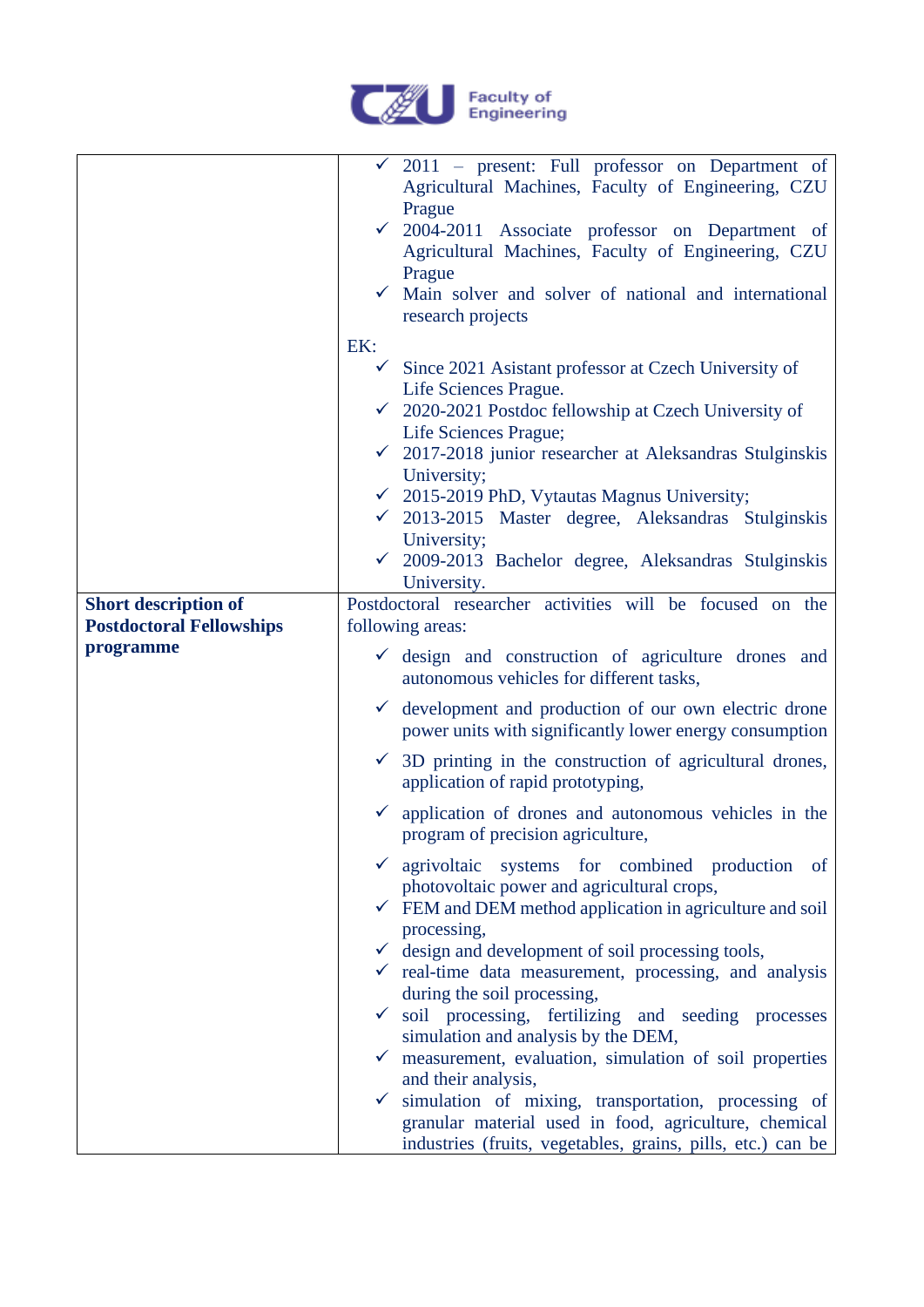

|                                    | performed with a knowledge acquired through experience                                 |
|------------------------------------|----------------------------------------------------------------------------------------|
|                                    | of soil processing,                                                                    |
|                                    | abrasive wear analysis, simulation,<br>$\checkmark$<br>surface<br>worn                 |
|                                    | comparison to the actual shape                                                         |
| <b>Contact Person/ Position in</b> | Pavlina Ruzickova                                                                      |
| the Organisation/Phone/E-          | project manager                                                                        |
| mail                               | email: ruzickova@tf.czu.cz                                                             |
|                                    | phone: +420 605 294 906                                                                |
| <b>Deadline for Expressions of</b> | 30 May 2022                                                                            |
| <b>Interest from postdoctoral</b>  |                                                                                        |
| researchers                        |                                                                                        |
| <b>Necessary documents from</b>    | Please send us an application by email to <u>ruzickova@tf.czu.cz</u>                   |
| applicants (postdoctoral           | including following documents:                                                         |
| <i>researchers</i> )               | $\times$ CV                                                                            |
|                                    | $\checkmark$ List of publications                                                      |
|                                    | $\checkmark$ Brief description of the project idea                                     |
|                                    |                                                                                        |
|                                    | (a project proposal will be made jointly by the researcher and a                       |
|                                    | host institution)                                                                      |
| <b>What we offer</b>               | $\checkmark$ Full-time contract to work on a research project and enjoy                |
|                                    | advanced training,                                                                     |
|                                    | <b>✓ Competitive salary</b> – ( $\in$ 5 080*0.791) = gross amount,                     |
|                                    | including compulsory deductions under national law, such as                            |
|                                    | employer and employee social security contributions and direct                         |
|                                    | taxes;                                                                                 |
|                                    | $\checkmark$ Mobility ( $\check{\epsilon}$ 600) and Family allowances (if applicable - |
|                                    | € 660);                                                                                |
|                                    | $\checkmark$ Budget for Research, Training and Networking costs                        |
|                                    | $(\text{\textsterling} 1 000);$                                                        |
|                                    | $\checkmark$ Special needs allowance (if applicable).                                  |
| <b>Eligibility of Applicants</b>   | <b>Experience:</b>                                                                     |
|                                    | $\checkmark$ Applicants should be in a possession of a doctoral degree                 |
|                                    | at the call deadline (applicants who have successfully                                 |
|                                    | defended their doctoral thesis but who have not yet                                    |
|                                    | formally been awarded the doctoral degree will also be                                 |
|                                    | considered eligible to apply).                                                         |
|                                    | $\checkmark$ At the call deadline, supported researchers must have a                   |
|                                    | maximum of 8 years full-time equivalent experience in                                  |
|                                    | research, measured from the date of award of the                                       |
|                                    | doctoral degree (exceptions that will not count towards                                |
|                                    | the amount of research experience: career breaks, work                                 |
|                                    | outside research, research outside Europe for                                          |
|                                    | reintegrating researchers).                                                            |
|                                    | $\checkmark$ Applicants should have experience in the field of                         |
|                                    | biosystems engineering and/or agriculture.                                             |
|                                    | Experience can be proven by the article, thesis,                                       |
|                                    | project or working experience in the agricultural                                      |
|                                    | company.                                                                               |